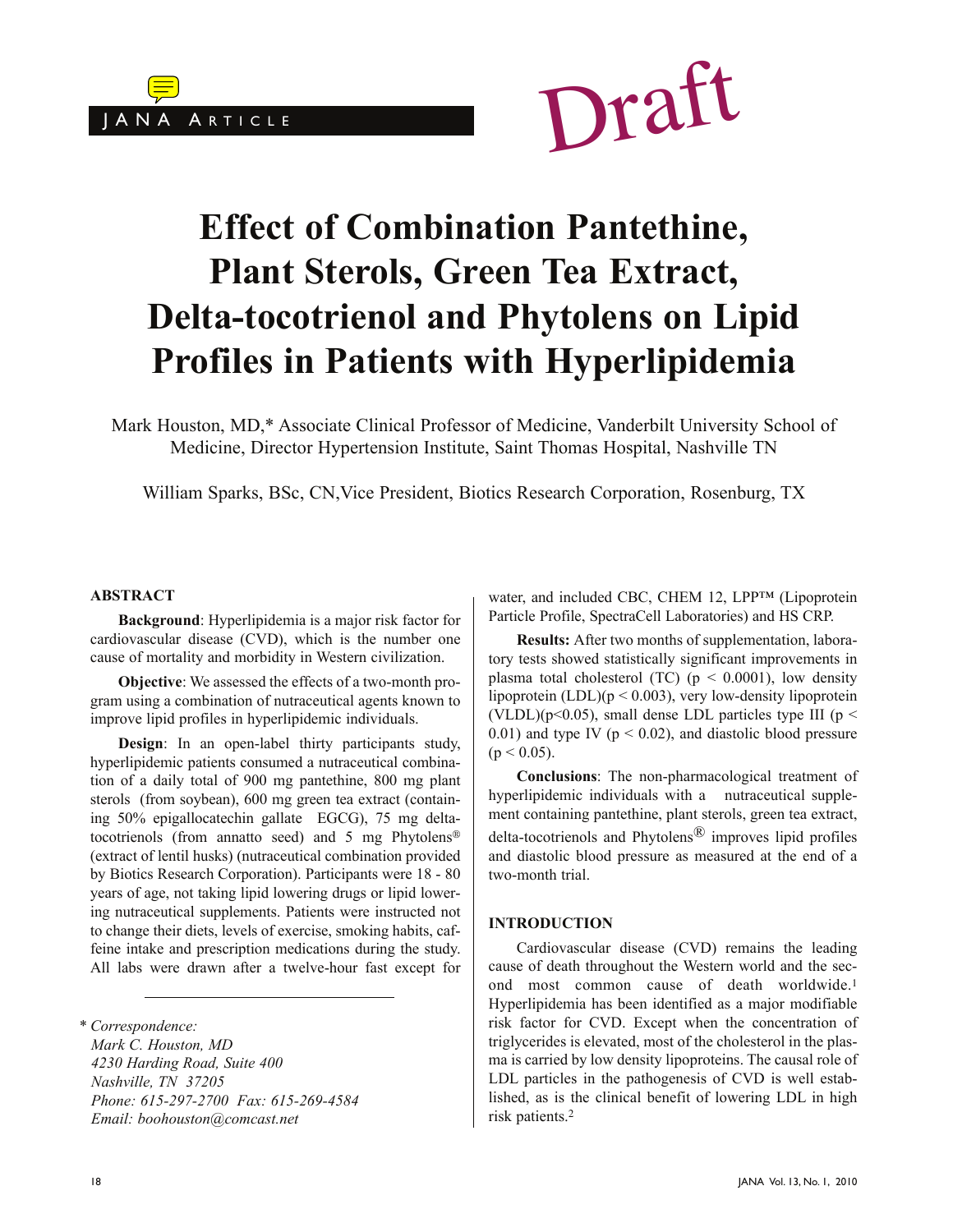On the basis of size and density, LDL particles can be divided into large, buoyant particles and small dense particles.<sup>3</sup> Small dense particles of LDL have been demonstrated to have a greater atherosclerotic risk. Cholesterol testing has historically evaluated cardiovascular risk by measuring HDL (good) or LDL (bad). Small dense LDL particles are thought to easily penetrate the arterial endothelium and cause plaque formation. The National Institutes of Health in their publication, "*National Cholesterol Education Program*" states, "Atherogenic dyslipidemia is defined by elevation of serum triglycerides, presence of small LDL particles and low HDL-cholesterol. For clinical purposes, elevated triglycerides ( $\geq 150$ mg/dL) plus low HDL cholesterol (< 40 mg /dL) defined dyslidemia."<sup>4</sup> Advanced cholesterol testing technology can accurately measure both the density and number of lipoprotein particles. Individuals who may not appear to have a CVD risk using normal lipid panel testing methods may actually be at risk if they have high levels of small particle LDLs. Austin demonstrated that an LDL subclass distribution characterized by a preponderance of small, dense LDL particles was associated with a risk of myocardial infarction.<sup>5</sup> Up to fifty percent of persons who have heart attacks also have normal cholesterol.

A small dense LDL particle appears to be particularly atherogenic because it is more easily oxidized than the large buoyant LDL particles. Oxidized LDL particles bind more readily to the arterial wall. LDL accumulation in the artery wall and the subsequent formation of modified particles are taken up by macrophages in an unregulated manner, which contributes to lipid-laden cell formation. Oxidative modifications in the atherosclerotic lesions, along with other processes, contribute to the weakening of fibrous caps, subsequently resulting in plaque rupture.<sup>6</sup> Endothelial dysfunction has been shown to be independently related to the degree of dyslipidemia in type 2 diabetes.<sup>7</sup>

Endothelial dysfunction and vascular smooth muscle cell dysfunction are the initiating and perpetuating factors in essential hypertension. Endothelial dysfunction precedes intimal thickening and clinical atherosclerosis.8 Management of the inflammation of the vasculature via a reduction in oxidative stress from low density LDL may improve dysregulation of blood pressure.

**Subjects, materials and methods:** A two-month open label trial was conducted supplementing thirty hyperlipidemic patients with a nutraceutical product. Patients selected for the study had cholesterol values ranging initially from 175 to 337 mg/dL. There were eleven (11) males and nineteen (19) females ranging from thirty to eighty-one years of age. To enroll in the study, participants could not be taking lipid lowering drugs or lipid lowering nutraceutical supplements. The participants were examined at baseline and at one and two months, and were requested to maintain their present weight, diets, exercise levels, alcohol intake, smoking habits, caffeine intake and prescription medications during the study. All labs were drawn after a twelve-hour fast (except for water), and included CBC, CHEM 12, LPP™ (SpectraCell Laboratories) and high sensitivity c-reactive protein (HS CRP). Lipid-Sirt™ (Biotics Research Corporation) was taken as two servings per day in capsule form. Compliance was measured by capsule counts at each visit.

Patients consumed two servings daily for two months. Two servings consisted of eight capsules of Lipid-Sirt™ per day and provided 900 mg of pantethine, 800 mg of plant sterols from soybean, 600 mg of green tea extract (containing 300 mg epigallocatechin gallate), 75 mg of deltatocotrienol from annatto seed and 5 mg Phytolens® (Biotics Research Corporation).

**Statistical analysis:** A repeated measures t-test (one group pre-tested and post-tested) was employed. The t-test was compared to the means of the two groups post-test. (Table 1)

## **DISCUSSION**

This study clinically demonstrated that a combination of nutraceutical agents could lower blood lipids associated with an increase risk for cardiovascular disease in patients with known lipid disorders. Total cholesterol, low-density lipoprotein cholesterol (LDL), dense LDL III, dense LDL IV and VLDL were all lowered in this two-month study. Diastolic blood pressure also improved  $[p \le 0.045]$ . The only modification in the patient's lifestyle was the inclusion of a nutraceutical product.

The nutraceutical ingredients used in the study were a combination of plant sterols from soy, green tea extract, delta-tocotrienols and Phytolens.® All of these ingredients are natural products and have not been reported to have the side effects associated with conventional agents such as statins, which are routinely used to lower LDL cholesterol. Lowering LDL concentrations has been well documented in numerous epidemiological studies and clinical trials to reduce coronary mortality and morbidity.9 The National Cholesterol Education Program (NCEP) report identifies LDL cholesterol as the primary target of cholesterol lowering therapy.10 Every 1% decrease in LDL cholesterol results in a 2% decreased risk of CHD.11 According to the guidelines, patients with established CHD and CHD risk equivalents should be considered high risk. The goal of LDL lowering therapy in high risk patients should be < 100 mg/dL.

The second group of risk patients, those with a multiple of (2+) risk factors, had previously had a guideline of reaching an LDL level of < 130 mg/dl. These guidelines have been changed based upon ten-year risk factors derived from the Framingham studies. Finally, persons with 0 to 1 risk factor are recommended to have LDL cholesterol to be < 160 mg/dL. The five major risk factors for CHD are high blood pressure, dyslipidemia, diabetes mellitus, obesity and smoking. According to the NCEP report, fifty percent of the people who have had a heart attack have normal choles-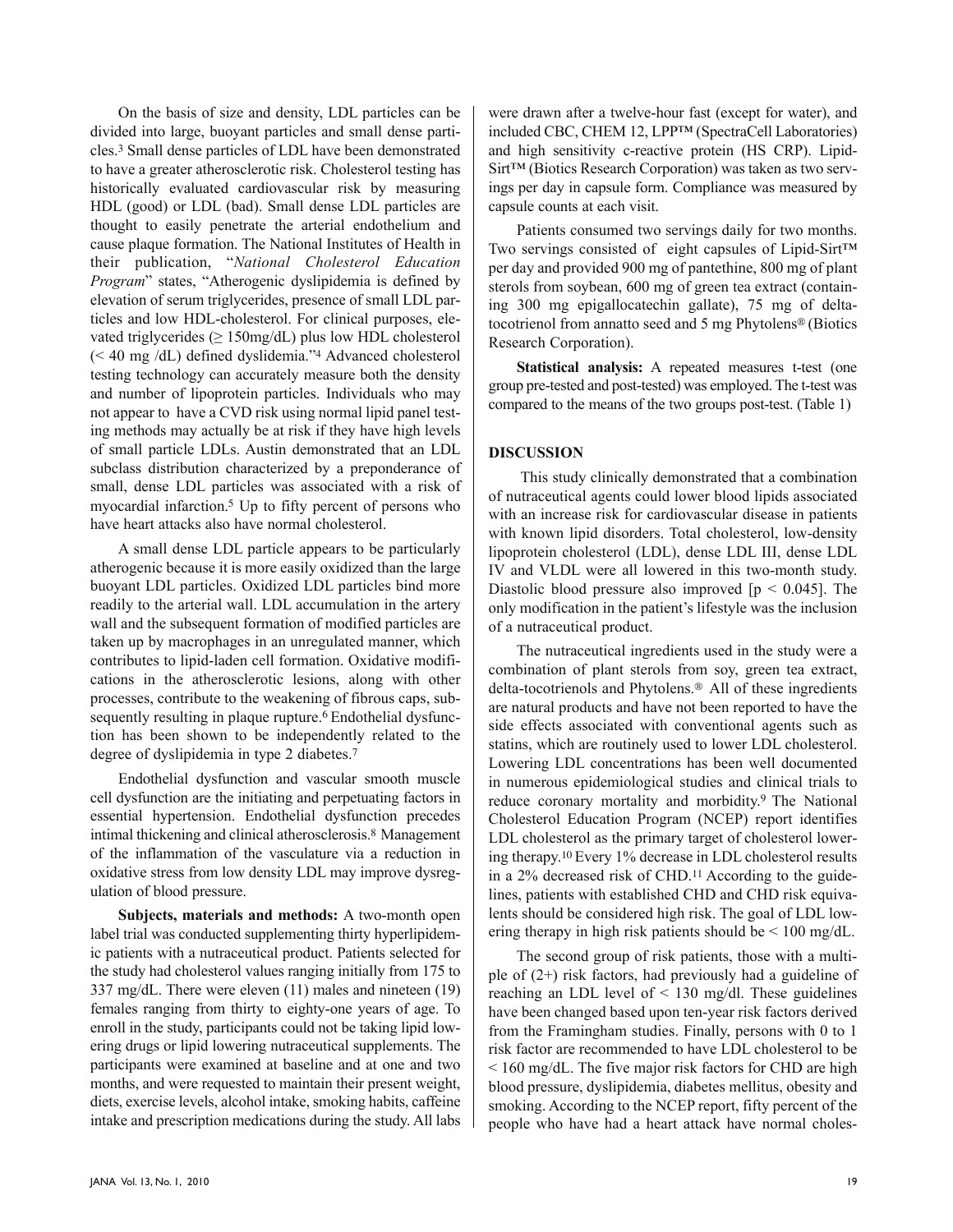|                      |    | Mean     | One   | Two           | $\frac{6}{6}$ | $p -$  |
|----------------------|----|----------|-------|---------------|---------------|--------|
| <b>Lab Test</b>      | N  | baseline | Month | <b>Months</b> | Change        | value  |
| <b>CRP</b>           | 29 | 4.33     | 3.33  | 5.01          | 15.7          | 0.4674 |
| Total                |    |          |       |               |               |        |
| cholesterol          | 28 | 237      | 222   | 204           | $-13.9$       | 0.0007 |
| <b>TRIG</b>          | 28 | 173      | 170   | 164           | $-5.3$        | 0.7556 |
| <b>DENSE LDL III</b> | 28 | 232      | 199   | 174           | $-25.0$       | 0.0066 |
| <b>DENSE LDL IV</b>  | 28 | 88       | 84    | 71            | $-19.3$       | 0.0160 |
| <b>GLUCOSE</b>       | 29 | 101      | 100   | 98            | $-3.0$        | 0.9653 |
| HDL                  | 28 | 52       | 50    | 46            | $-11.5$       | 0.0007 |
| HDL 2B               | 28 | 1789     | 1741  | 1601          | $-10.5$       | 0.0137 |
| LDL                  | 28 | 156      | 146   | 134           | $-14.1$       | 0.0027 |
| LP(A)                | 21 | 35.43    | 40.98 | 45.49         | 12.4          | 0.0926 |
| Lipoprotein          |    |          |       |               |               |        |
| <b>VLDL</b>          | 28 | 114      | 100   | 91            | $-20.2$       | 0.0457 |
| <b>RLP</b>           | 28 | 189      | 186   | 165           | $-12.7$       | 0.1399 |
| <b>PROTEIN C-</b>    |    |          |       |               |               |        |
| <b>REACT</b>         | 17 | 0.85     | 0.3   | 0.29          | $-34.0$       | 0.3811 |
| METABO.              |    |          |       |               |               |        |
| <b>SYND</b>          | 28 | 1.17     | 0.088 | 0.75          | $-36.0$       | 0.2580 |
| <b>Vital Signs</b>   |    |          |       |               |               |        |
| Weight               | 29 | 184      | 184   | 177           | $-3.8$        | 0.9278 |
| Waist                | 29 | 38       | 38    | 37            | $-2.7$        | 0.9862 |
| Systolic BP          | 29 | 131      | 130   | 128           | $-2.3$        | 0.9200 |
| <b>Diastolic BP</b>  | 29 | 81       | 75    | 75            | $-7.4$        | 0.0448 |

**Table 1. Results:** Change from baseline to month two for collected variables. All subjects  $(N = 30)$  overall average results.

Lipid and protein values are in mg/dL.

terol. Those individuals with apparently normal risk levels of LDL may actually still be at risk for CVD, which may be elucidated by advanced cholesterol testing.

Most of the cholesterol in the plasma is carried in LDL, except when the concentration of triglycerides is high. LDL particles can be classified based upon size and density. Large particles of LDL are more buoyant and have a size of 29.0 nm. Small dense particles of LDL can be divided into subclasses by analytical methods using ultracentrifugation or by gradient gel electrophoresis. Small dense LDL particles have a particle size as small as 22 nm. Small dense LDL have several characteristics that have been linked to atherosclerosis. Compared to buoyant LDL particles, small dense LDL particles have a longer residence time in the plasma, exhibit enhanced oxidizability and binding to arterial proteoglycans, and have been shown to be more permeable through the endothelial barrier.<sup>12</sup>

The longer residence time of small dense LDL in plasma is postulated to be due to a reduced exposure to LDL receptors. The smaller particle size of the small dense LDL is more similar to the pore size of that between the endothelial cells lining the vascular walls. Austin found in a casecontrol study that individuals characterized by a preponderance of small dense LDL particles had a threefold risk of myocardial infarction, independent of age, sex and relative weight.13 Mohty examined 102 explanted aortic stenosic valves and found that an increased proportion of circulating small dense LDL particles was associated (1) with a faster progression of stenosis and (2) with an increased content of oxidized LDL and the degree of inflammation in the aortic valve.14 This study concluded that small dense LDL was an independent risk factor of stenosis. Gardner investigated the association of small dense LDL and the incidence of fatal and nonfatal coronary artery disease (CAD), and in a prospective population-based study, reported that LDL size was smaller in CAD cases than in controls  $(p < 0.01)^{15}$ 

Our study is the first to document a reduction of small dense LDLs by a combination of nutraceutical ingredients. Several studies have shown that statins have minimal or no effect on the size of LDL particles.16 Niacin has been shown to lower dense LDL concentration, shifting the distribution to larger particles.17 Niacin is often used in patients who have failed to lower their LDL levels to desirable levels with conventional statin use. Guidelines by the National Cholesterol Education Program now place a greater emphasis on small dense lipoprotein cholesterol particles for the management of atherogenic dyslipidemia.

Pantethine is a natural disulfide form of pantethine, and is a precursor of the coenzymatic form of vitamin B5 (pantothenic acid). Pantethine has been used in Asia and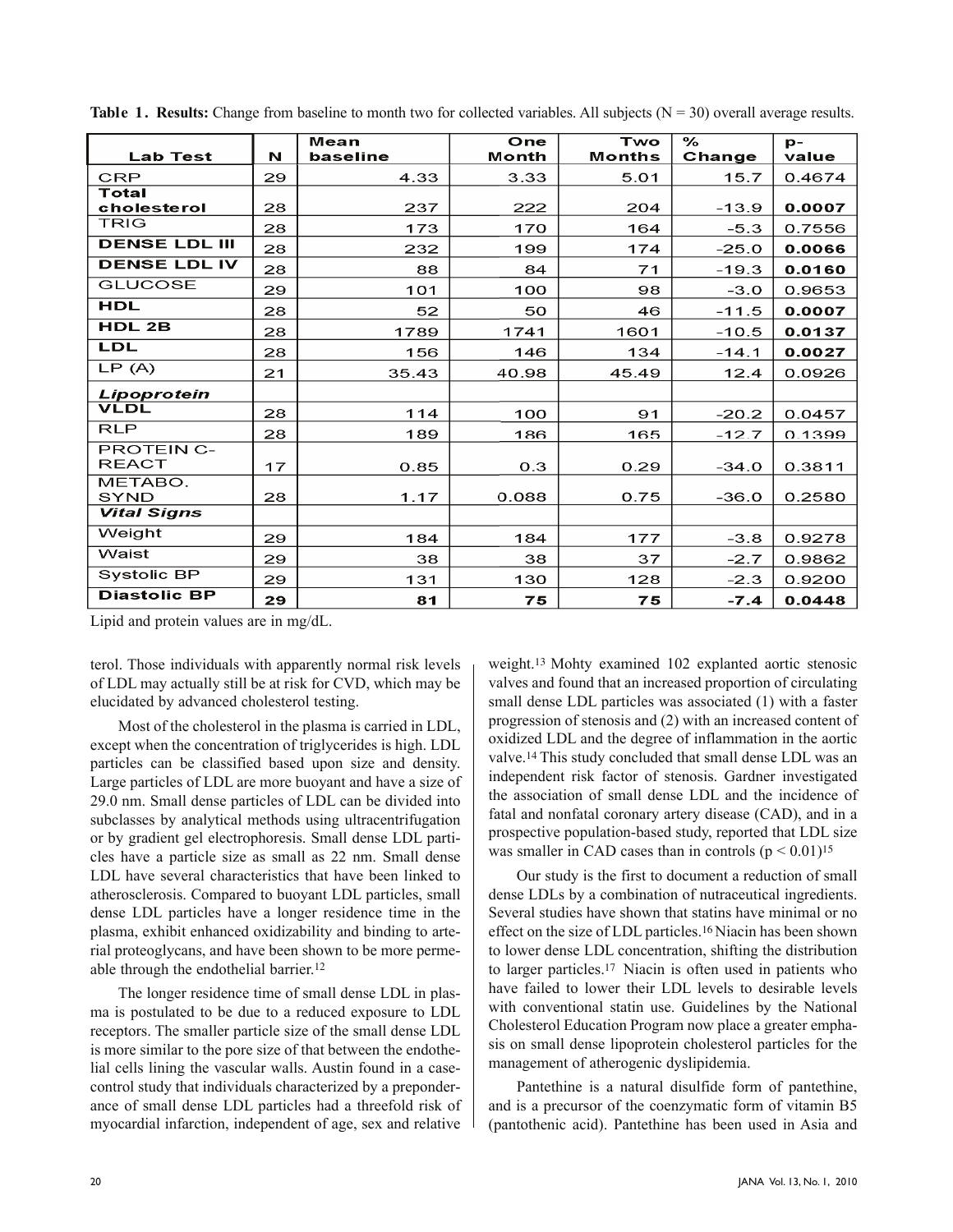Europe as a lipid lowering agent for over thirty years. In a double blind, randomized, placebo controlled, cross over study, 900 mg of pantethine daily for six weeks has been reported to reduce LDL by 15%.<sup>18</sup> The mechanism by which pantethine lowers cholesterol is not understood. Pantethine's metabolite cysteamine may decrease the hepatic synthesis of cholesterol by inhibiting HMG-CoA reductase. Conversely, pantothenic acid exhibits no lipid altering properties.

Tocotrienols down regulate HMG-CoA reductase activity, which is the rate limiting activity in the mevalonate pathway that contributes to the synthesis of cholesterol. Annato seed extract contains only gamma (10%) and delta (90%) tocotrienol. Other plant oils such as palm oil, rice bran oil and barley contain tocotrienols but also contain tocopherols. Tocopherols, in particular alpha tocopherol, inhibit tocotrienol's down regulation of HMG-Co A reductase. Tan has reported that small daily doses (75 -100 mg) of delta/gamma tocotrienols isolated from Annato reduced cholesterol, LDL and triglycerides by 15 - 20%.19 Unlike statins that can lower coenzyme Q10 levels, tocotrienols have been reported to increase coenzyme Q10 levels by up to 25%.<sup>20</sup> Tocotrienols are highly lipophilic compounds, which are absorbed via the lymph system, attaining peak plasma levels in three hours. There is a clear dose-dependent cholesterol reduction associated with tocotrienols intake.

Green tea consumption has been associated with a reduction in mortality due to all causes and to cardiovascular disease. Imai observed that increased consumption of green tea was associated with decreased serum concentrations of total cholesterol, (P for trend  $\leq$  0.001), triglycerides, and very low lipoprotein cholesterol.21 Green tea polyphenols, such as epigallocatechin gallate (EGCG), significantly increase plasma antioxidant activity in vivo.<sup>22</sup> EGCG is able to recycle vitamin E as an antioxidant. The recycling of antioxidants [oxidation /reduction] by the free radical electron transfer between antioxidants allows antioxidants to protect against lipid peroxidation in both membranes and LDL. Because LDL oxidation increases the risk of atherogenic process, antioxidant protection of LDL particles is fundamental for preventing CVD.

Green tea catechins have also been shown in animal models to decrease the solubility of cholesterol micelles.<sup>23</sup> Green tea catechins have been shown to increase the fecal excretion of total fatty acids as well as bile.<sup>24</sup> EGCG has been shown to inhibit pancrelipases in vitro. EGCG inhibits the activity of the enzyme xanthine oxidase.25 Xanthine oxidase inhibition has been shown to improve endothelial vasodilation in hypercholesterolemic persons.<sup>26</sup>

The cholesterol lowering effect of plant sterols is well documented in a number of studies. Labeling law allows products to carry a health claim for plant sterol: "Foods containing at least 0.4 grams per serving of vegetable oil sterols, eaten twice a day with meals for a daily intake of at least 0.8 grams, as part of a diet low in saturated fat and cholesterol, may reduce the risk of heart disease."27 In the gut, plant sterols prevent the absorption of cholesterol from the gut lumen by competing with cholesterol for incorporation into micelles formed by bile salts. Via the bile, the liver secretes an average of 1,000 mg of cholesterol per day, of which up to 60% is reabsorbed.<sup>28</sup> The structure of cholesterol and sterols is very similar. Few sterols are actually absorbed from the gut. Blood levels of plant sterols are typically a hundredfold less than cholesterol. In plants, phytosterols are essential components of plant membranes. Sterols are commonly found in foods such as fruits, legumes, nuts, grains and cooking oils.

This study demonstrated a statistically significant reduction in HDL. Of the twenty-eight patients measured over two months, two had no changes in HDL, three patients had increased HDL, and twenty-three had decreased HDL. The LDL/HDL ratio in the study remained relatively constant [2.884 initial finding vs. 2.913 at two months]. The nutraceuticals used in the study have clinically been shown to either raise HDL (pantethine and sterols) or have no reported effect on HDL (tocotrienols, phytolens and green tea extract). Some patients using statin drugs also exhibit a reduction in HDL values.29 Powell reported a decrease in HDL cholesterol ( $p < 0.0001$ ) after examining the effects of a twenty-one-day nutritional intervention program, which included fruit and vegetable consumption, energy restriction and the addition of dietary supplements to twenty-eight patients.30 In our study, three patients did not take any prescription drugs, five patients took one prescription per day, four patients took two prescriptions per day, and eighteen took three or more prescriptions per day.

This study reflected the need to monitor HDL in all hyperlipidemic patients taking lipid lowering drugs as well as nutraceutical products. Raising HDL with weight loss, exercise, diet and smoking cessation (lifestyle modifications) should be considered in any wellness program designed to improve lipid profiles. Some patients may also require the use of niacin to raise HDL values.<sup>31</sup>

Endothelial dysfunction and vascular smooth muscle dysfunction are initiating and perpetuating factors in essential hypertension.<sup>32</sup> Hypertension may be defined as a disease of the blood vessel in which vascular biology is dysfunctional. Over a two-month period of time, diastolic blood pressure improved by an average of 6 mm Hg ( $p \le$ 0.045). Seventeen of twenty-eight patients improved diastolic pressure. None of the nutraceutical ingredients used in this study have been reported to reduce blood pressure in humans. Antonello demonstrated in an animal model that green tea extracts could prevent hypertension induced by angiotension, likely by scavenging superoxide anions.<sup>33</sup> Inhibition of xanthine oxidase could decrease superoxide anion production by green tea extracts.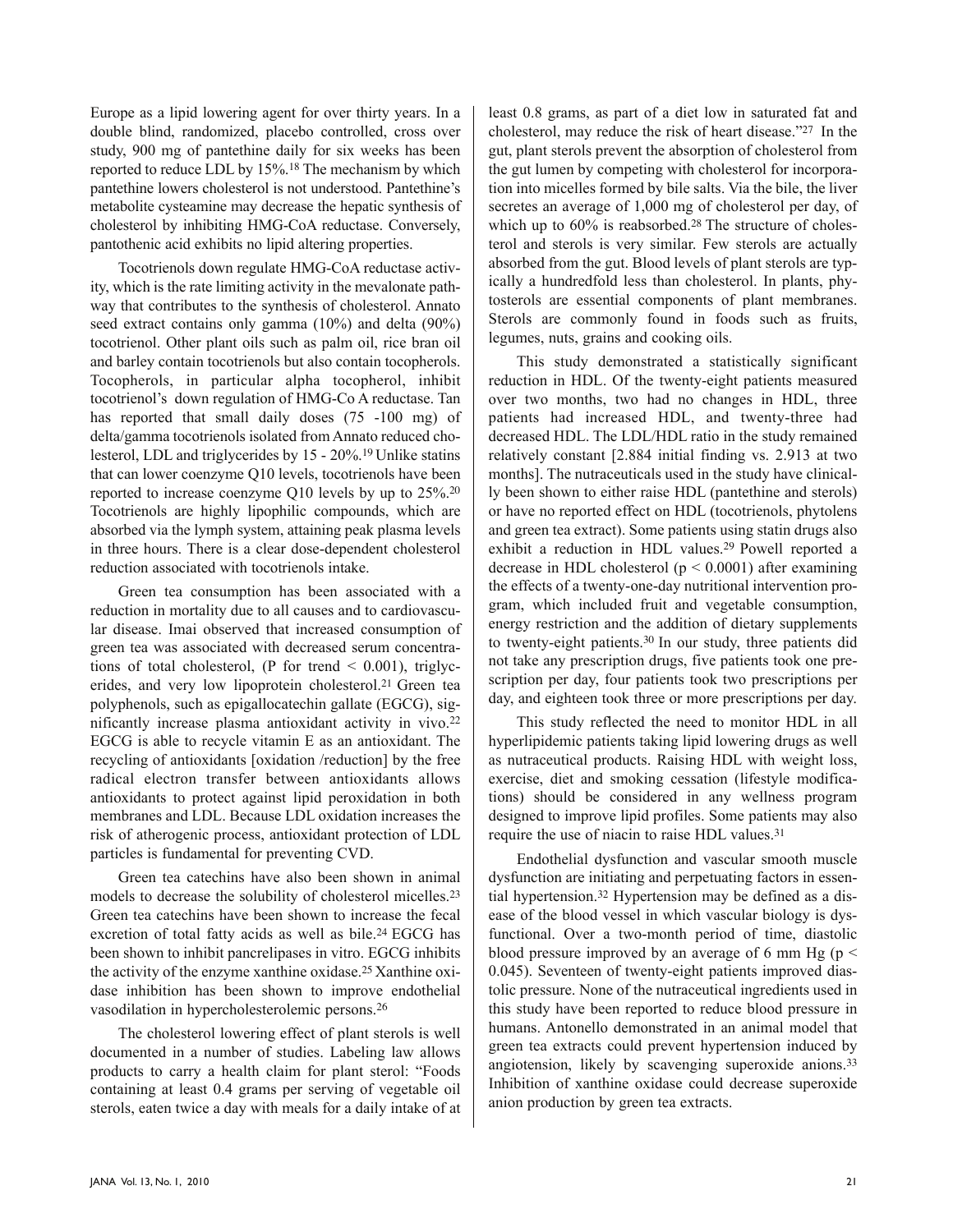Newaz has provided evidence that  $\gamma$ -tocotrienol reduces blood pressure in the spontaneously hypertensive rat model.34 Nitric oxide synthase (NOS) was increased in all animals by the addition of  $\gamma$ -tocotrienol. Endothelial NOS produces nitric oxide (NO). NO is responsible for the acetylcholine mediated vascular relaxation. Since superoxide is known to react with NO and form peroxynitrite (ONOO-), the addition of both green tea extract and  $\gamma$ -tocotrienol could improve the production of NO by preventing its free radical degradation, which would lead to an improvement of vasodilation, hence improving diastolic blood pressure. More studies need to be done in this field to examine this possible effect, however, we demonstrate here that supplementation with a non-pharmacological agent improves both the lipid profiles and the diastolic blood pressure.

This is a short tem pilot study demonstrating the efficacy of this nutraceutical combination in patients with dyslipidema during the time period studied. Additional long term studies should be done to evaluate the long term efficacy of these natural compounds as well as potential adverse effects and reductions in cardiovascular outcomes.

## **FINANCIAL DISCLOSURE**

Dr. Houston has received a research grant from Biotics Research Corporation, has served as a consultant to Biotics Research Corporation, and has received travel expenses and speaking fees from Biotics Research Corporation. William Sparks is employed by Biotics Research Corportion.

## **REFERENCES:**

- 1. Braunwald E. Shattuck Lecture-cardiovascular medicine at the turn of the millennium: triumphs, concerns, and opportunities. *N Engl. J. Med* 1997; 337: 1360-1369.
- 2. Third Report of the National Cholesterol Education Program (NCEP) Expert Panel on Detection, Evaluation, and Treatment of High Blood Cholesterol in Adults (Adult Treatment Panel III) final report. *Circulation.* 2002;106:3143-421.
- 3. Krauss RM, Burke DJ. Identification of multiple subclasses of plasma low density lipoproteins in normal humans. *J Lipid Res.* 1982: 23:97-104.
- 4. Third Report of the National Cholesterol Education Program Expert Panel on Detection, Evaluation, and Treatment of High Blood Cholesterol in Adults (Adult Treatment Panel III), National Institutes of Health, NIH Publication No. 02-5215, September 2002.
- 5. Austin, MA et al. Low-Density Lipoprotein Subclass Patterns and Risk of Myocardial Infarction. *JAM.*, 1988, 260, (13): 1917-1921.
- 6. Rees MD, et al. Oxidative damage to extracellular matrix and its role in human pathologies. *Free Radical*

*Biology and Medicine.* 2008,44: 1973-2001.

- 7. Watts GF, et al. Impaired endothelium-dependent and independent vasodilation of forearm resistance arteries in men with diet-treated non-insulin-dependant diabetes mellitus: role of dyslipidaemia. *Clin Sci* (Lond). 1996: 91: 567-573.
- 8. Houston M, Treatment of hypertension with nutraceuticals, vitamins, antioxidants and minerals. *Expert Rev. Caridova Ther.* 2007; 5(4); 681-691.
- 9. Jacobson TA, Schein JR, Williamson A, Ballantyne CM. *Arch Inter Med* 1998, 158, Oct 12, 1977-1989.
- 10. Implications of Recent Clinical Trials for the National Cholesterol Education Program Adult Treatment Panel III Guidelines. *Circulation.* 2004; 227-239.
- 11.Fletcher B, Berra K, Ades P et al. Managing abnormal blood lipids: a collaborative approach. *Circulation.* 2005;112:3184-209.
- 12. Krass RM. Heterogeneity of plasma low-density lipoproteins and atherosclerosis risk. *Curr Atheroscler Rep.* 1994; 2;200-207.
- 13. Austin MA, Breslow JL, et al. Low-density lipoprotein subclass patterns and the risk of myocardial infarction. *JAMA*. 1988, 260 (13): 1917-1921.
- 14. Mohty D, Pibarot P, et al. Association between plasma LDL particle size, valvular accumulation of oxidized LDL and inflammation in patients with aortic stenosis. *Arterioscler Throb Vasc Bio*. Jan 2008: 187-193.
- 15. Gardner CD, Formann SP, Krauss RM. Association of small low-density lipoprotein particles with the incidence of coronary artery disease in men and women. *JAM.* 1996; 276 (11): 875-81.
- 16. Rizzo M, Berneis K. The clinical relevance of low-density lipoproteins size modulation by statins. *Cardiovas Drug Ther*. 2006; 20:205-217.
- 17. McKenney JM, McCormick LS, et al. Effect of niacin and atorvastatin on lipoprotein subclasses in patients with atherogenic dyslipidemia. *Am J Cardiol.* 2001; 88:270-274.
- 18. Pinns JJ, First S, et al. Pantethine beneficially affects apolipoprotein A-1, apolipoprotein B, low density particle size but not high sensitive C-reactive protein in a dyslipidemic population. *Circulation*. 2004: 110(17 supp 3): III-778.
- 19. Tann, B, Mueller, A. Tocotrienols Vitamin E Beyond Tocopherols. 2009, CRC press, p. 257-273.
- 20. Passwater RA. Health Benefits Beyond Vitamin E activity. *Vitamin Connection*. June 2008.
- 21. Imai K, Nakchi K. Cross sectional study of effects of drinking green tea on cardiovascular and liver disease. *British J Medicine*. 1995; 310:693-696.